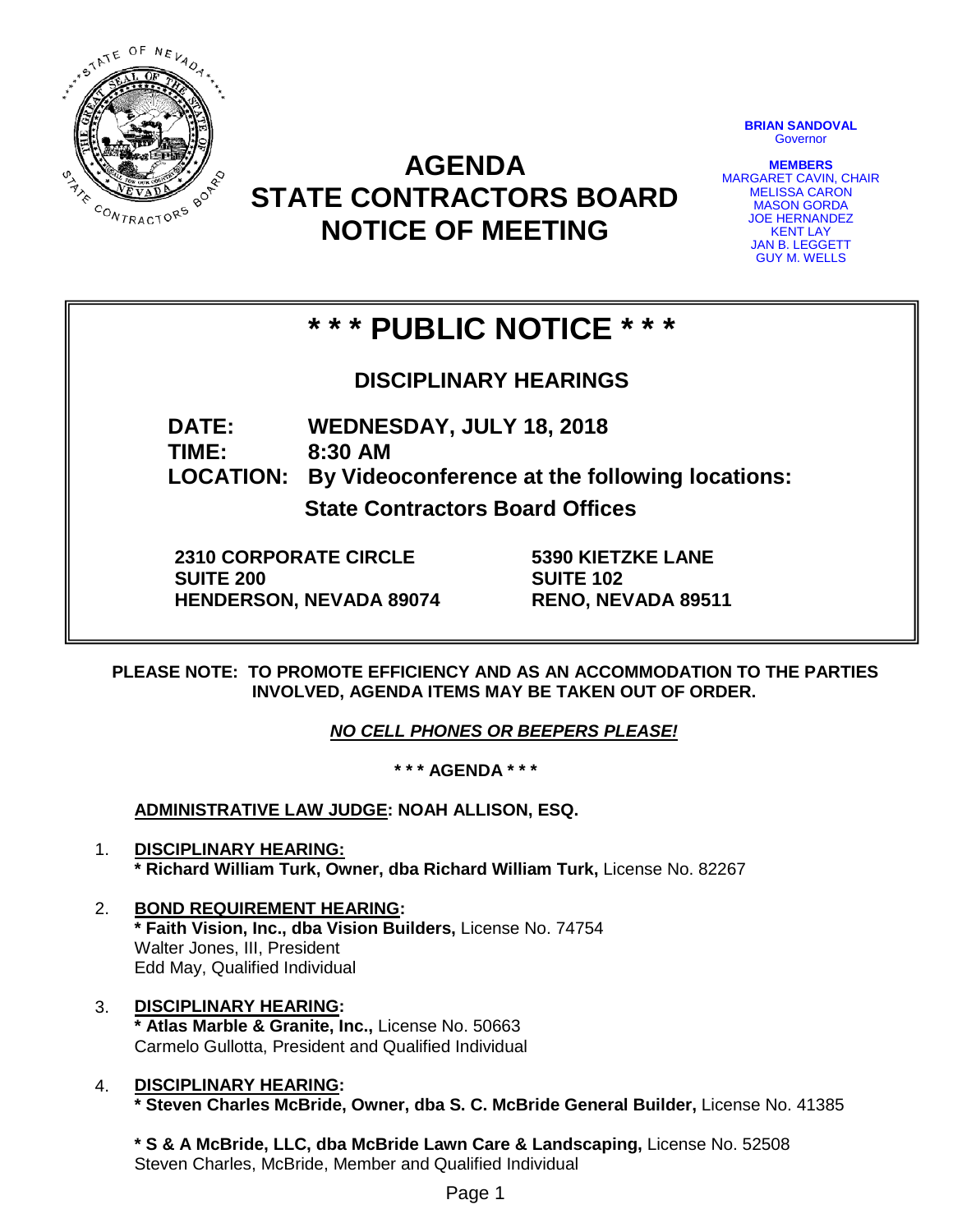Andrea McBride, Member

- 5. **DISCIPLINARY HEARING: (**Continued from June 6, 2018) **\* Excal Construction, Inc.,** License No. 40957A James Edward Butler, President and Qualified Individual Heidi Coral Butler, Treasurer and Qualified Individual
- 6. **DISCIPLINARY HEARING: \* Flooring USA, LLC,** License No. 82309 Nichole Leanne Thomas, Managing Member and Qualified Individual
- 7. **DISCIPLINARY HEARING:** (Continued from May 21, 2018) **\* Brooklynn Stone, LLC,** License Nos. 72035, 80306 Karlin Bruce Harris, Manager and Qualified Individual
- 8. **DISCIPLINARY HEARING:** (Continued from May 23, 2018) **\* Now Services of Nevada, LLC, dba Cool Air Now,** License No. 79017 Juan Carrilio Sotelo, Managing Member and Qualified Individual

**\* Now Services of Nevada, LLC, dba Plumbing Repair Now,** License No. 79139 Juan Carrilio Sotelo, Managing Member and Qualified Individual

**\* J & F Building Co.,** License Nos. 76264, 81489 Juan Carrilio Sotelo, Treasurer and Qualified Individual Filemon Sotelo, President and Qualified Individual

### 9. **DISCIPLINARY HEARING - DEFAULTS:**

**a. \* Dream Design, LLC,** License Nos. 79799, 79786, 79996, 79800 Noune Sekoian, Managing Member Albert Sekoian, Qualified Individual

**b. \* A C E Services, Inc.,** License No. 76785 Todd Charles Washington, President and Qualified Individual

**c. \* Pride Investment Group, Inc., dba With Pride Construction Co.,** License No. 67706 Orlando Diaz, President and Qualified Individual Sherita Maria Diaz, Director

**d. \* Carpets by J, LLC, dba Nevada Rug Company,** License No. 75665 Jay Edward Ullom, Manager and Qualified Individual

**\*Denotes items on which action may occur.**

### **NOTICES POSTED AT THE FOLLOWING LOCATIONS**

NEVADA STATE CONTRACTORS BOARD – RENO NEVADA STATE CONTRACTORS BOARD – HENDERSON NEVADA STATE CONTRACTORS BOARD INTERNET - WEBSITE